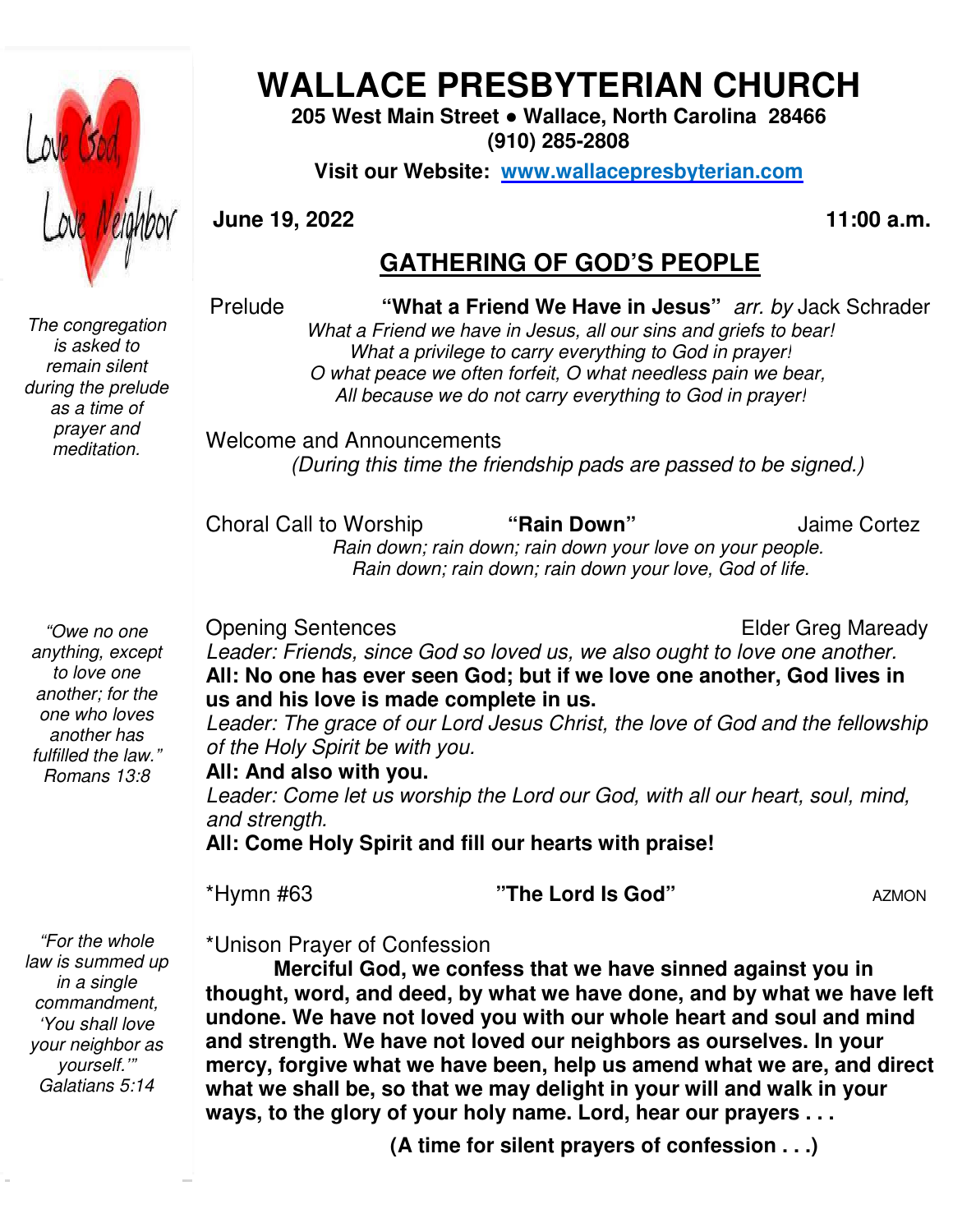\*Responsive Assurance of Pardon *Leader: God*'*s love has been poured into our hearts through the gift of the Holy Spirit.* **All: The proof of God**'**s amazing love is this: While we were sinners Christ died for us.** *Leader: Believe the good news of the gospel:* **All: In Jesus Christ, we are forgiven! Thanks be to God!** *"Love does no wrong to a neighbor; therefore, love is the fulfilling of the law." Romans 13:10* 

> Gloria Patri **Glory Be to the Father Glory be to the Father, and to the Son, and to the Holy Ghost; as it was in the beginning, is now, and ever shall be, world without end. Amen, amen.**

# **PROCLAIMING GOD'S WORD**

Children's Sermon

 Prayer for Illumination

**God of all wisdom, send us the presence of your Holy Spirit that we might be guided in our reading, hearing, proclamation, understanding, and living of your Word. Amen.** 

| commandment<br>we have from<br>him is this: those | Gospel Lesson | Luke 10:25-37                                            | <b>Elder Greg Maready</b> |
|---------------------------------------------------|---------------|----------------------------------------------------------|---------------------------|
| who love God<br>must love their                   | Gospel Lesson | Mark 12:28-34                                            |                           |
| brothers and<br>sisters also."<br>1 John 4:21     | Sermon        | "The Heart of The Christian Faith" Dr. Philip K. Gladden |                           |

A Time for Silent Reflection

Pastoral Prayer with The Lord's Prayer



*"The* 

 **Thy will be done, on earth as it is in heaven. Give us this day our daily Our Father who art in heaven, hallowed be Thy name. Thy kingdom come, bread; and forgive us our debts, as we forgive our debtors; and lead us not into temptation, but deliver us from evil. For Thine is the kingdom and the power and the glory, forever. Amen.** 

## **GIVING THANKS TO GOD**

Presentation of Tithes and Offerings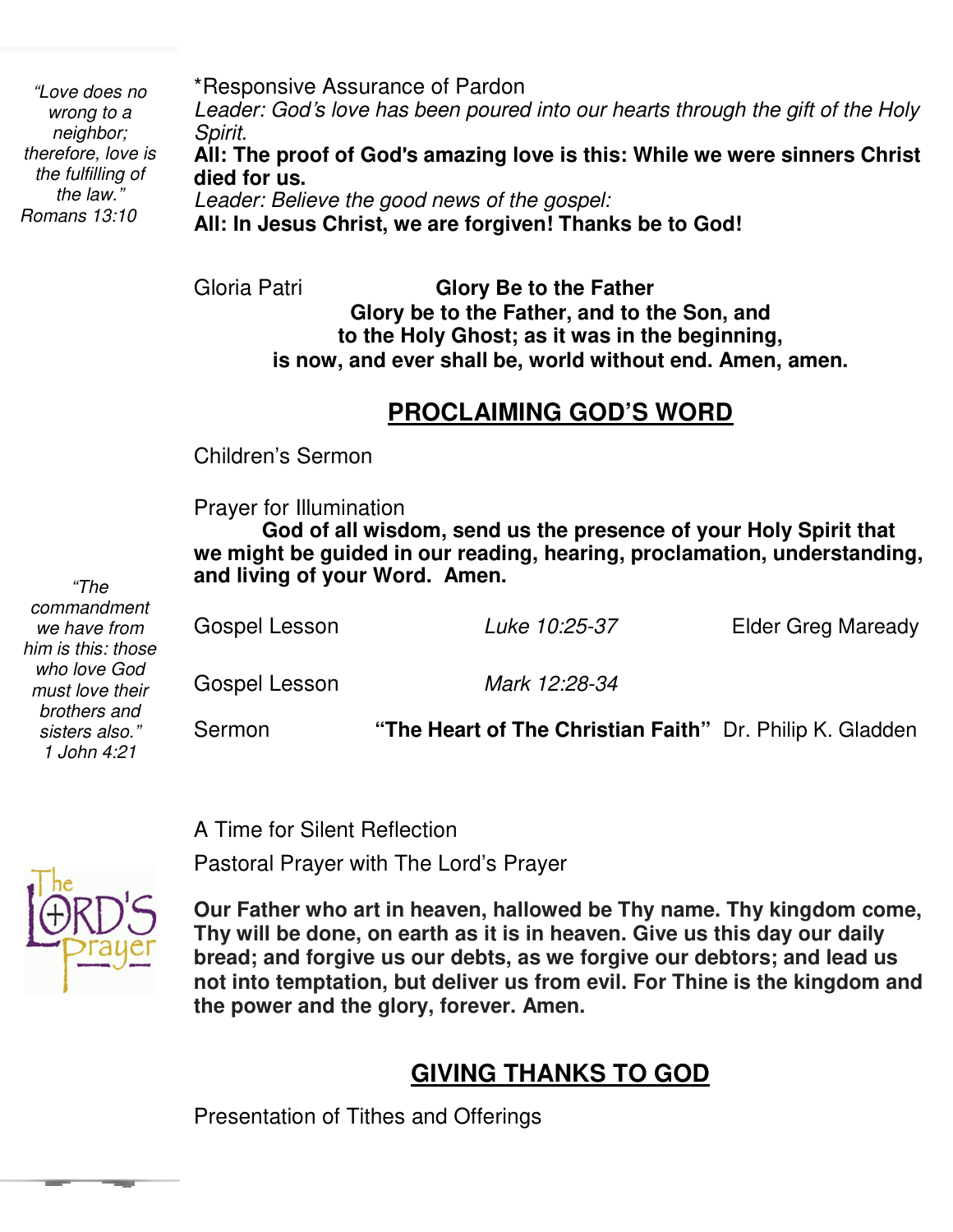### **Offertory**

 *according to the "You do well if you really fulfill the royal law scripture, 'You shall love your neighbor as yourself.'" James 2:8* 

*So many lives are empty, so many walk alone; Weary, sad, and longing for home. Reaching out for something they cannot seem to find Lord, let you be if* the pathway McDonald<br> *Lord, let your love illuminate the pathway to my side.*<br> *Meary, sad, and longing for home.*<br> *Reaching out for something they cannot seem to find*<br> *Lord, let your love illumin This is my command: that you take your brother's hand And love him as I have first loved Let the warmth of your embrace give him strength to run the race; May your love's work be the evidence of grace. Children cry in hunger as parents strive for bread; bread; Still, their hearts are lost and unfed. Broken people wonder: "O God, where can you be?" Share my heart with those who weep, and bring them back to me. Give the hungry food to eat. Give them more than tears to drink. my to more Give the broken ones a place at Jesus' feet! May your love's work be the evidence of grace. Weary, sad, and longing for home.*<br>*Reaching out for something they cannot seem*<br>*Lord, let your love illuminate the pathway to m*<br>*This is my command: that you take your brothe.*<br>And love him as I have first loved you.





\*The Affirmation of Faith: The Apostles' Creed **I believe in God the Father Almighty, Maker of heaven and earth. And in Jesus Christ his only Son our Lord; who was conceived by the Holy Ghost, born of the Virgin Mary, suffered under Pontius Pilate, was crucified, dead, and buried; he descended into the third day he rose again from the dead; he ascended into heaven, and sitteth on the right hand of God the Father Almighty; from thence he shall come to judge the quick and the dead. I believe in the Holy Ghost; the holy catholic Church; the communion of saints; the forgiveness of sins; the resurrection of the body; and the life everlasting. Amen.** \*Hymn #717 **"For the Life That You Have Given the Given"** PLEADING SAVIOR \*Benediction Christ his only Son our Lord;<br>ceived by the Holy Ghost, born of the Virgin<br>r Pontius Pilate,<br>, dead, and buried; he descended into hell; third day he rose again from the dead;<br>ascended into heaven,<br>d sitteth on the right hand of God the Father<br>m thence he shall come to judge the quick a<br>elieve in the Holy Ghost;<br>holy catholic Church;<br>communion of saints;<br>fo McDonald<br>|-<br>|<br>| American

*as you would have them do to you; for this is the law and the prophets." Matthew 7:12*

*In everything do to others* 

*Amen, amen. Amen, amen, amen.*

**"Amen"** African American

\*Postlude

\*Choral Benediction

\*Doxology and Prayer of Dedication

 *Praise God from whom all blessings flow; Praise Him all creatures here below; Praise Him above ye heavenly host; Praise Him all creatures here below;<br>Praise Him above ye heavenly host;<br>Praise Father, Son, and Holy Ghost. Amen.* 

\**All who are able may stand. who are able stand.*